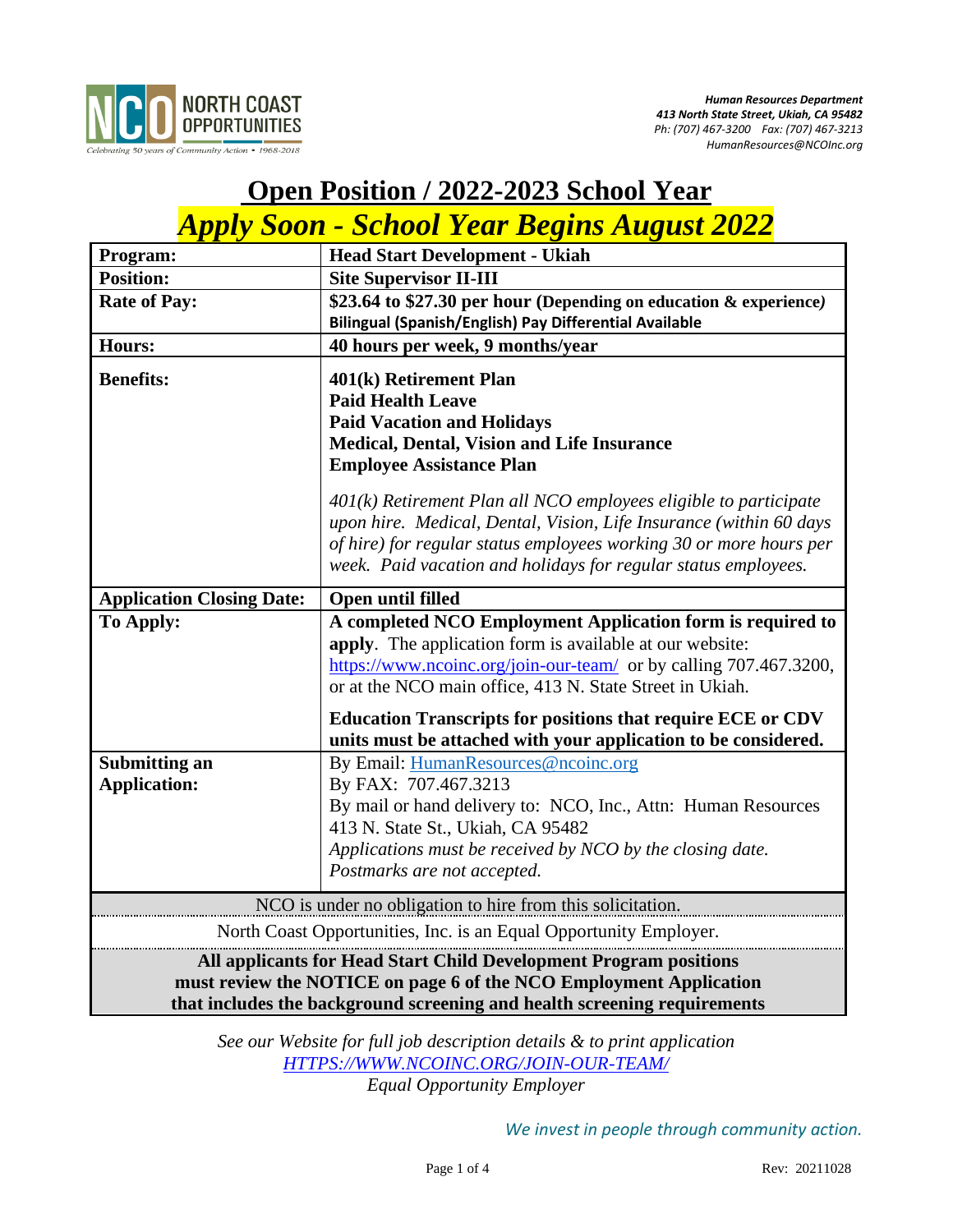## **JOB DESCRIPTION**

**POSITION TITLE: SITE SUPERVISOR I – III SUPERVISORY RESPONSIBILITY: YES** FLSA/IWC STATUS: **NON-EXEMPT WC CODE: 9059**

**PROGRAM/DEPARTMENT: HEAD START CHILD DEVELOPMENT REPORTS TO: CHILD DEVELOPMENT SUPERVISOR**

## **POSITION OVERVIEW**

Under general supervision of the assigned Child Development Supervisor (CDS), this position is responsible for the overall, day-to-day operation of a Head Start Child Development Center (Center). Primary responsibilities include ensuring the facility is safe, clean, and well-maintained as well as ensures the Center is operated in compliance with all applicable regulations, policies and procedures. Additional key responsibilities include the supervision of site staff and the planning and evaluation of services for children and families served by the Center. Ensures that Head Start Performance Standards and timelines are met.

#### **JOB DUTIES AND RESPONSIBILITIES**

- Responsible for the health and safety of children enrolled at the site while under our care.
- Participates in regular reflective supervision sessions and self-assessment to promote ongoing professional development.
- Directs and oversees the daily operation of a center-based program ensuring it operates in compliance with the requirements of Community Care Licensing, Head Start Performance Standards, and NCO policies and procedures.
- Supervises and evaluates site staff with input from specialists and program managers, as needed and in accordance with NCO and program policies and procedures.
- Collaborates with other staff to promote positive adult-child interactions; sensory and language rich environments; inclusive and developmentally appropriate practices; curriculum fidelity; and school readiness.
- Assists in the implementation of recommended strategies for children, classrooms, and individual staff.
- Models Positive Behavior Supports in working with adults and children.
- Responsible for ensuring the timely maintenance and the cleanliness of the center facility and playground; serves as liaison with landlord/school district.
- Acts as the primary contact regarding site security.
- Orders supplies for the site following approved purchasing system; monitors site budget ensuring that purchases stay within allotted budget.
- Coordinates regularly scheduled community outreach activities; is an active participant in ongoing program recruitment activities.
- Mobilizes parent(s) or guardians(s) and other volunteers to work in the classroom; oversees orientation, supervision of and guidance to classroom volunteers.
- Serves as a substitute in the classroom and kitchen, as needed, and covers breaks for teaching staff.
- Monitors work hours of site employees and approves timecards in a timely manner; maintains on-site personnel files as required by Community Care Licensing and program policies and procedures.
- Plans and facilitates weekly site staff meetings; promotes regular and timely communication within the site and provides leadership in managing conflicts.
- Assures that all required site services are provided.
- Coordinates the referrals of suspected disabled children with the Education, Disabilities, Mental Health team.
- Facilitates site case management meetings on children and families.
- Coordinates carpooling and transportation of staff to in-service training sessions and meetings.
- Monitors driver status of site staff members in comparison to records report provided monthly by NCO HR; forwards updated documents to HR as provided by staff.
- Actively participates in planning, decision-making, and problem-solving responsibilities with other staff and families.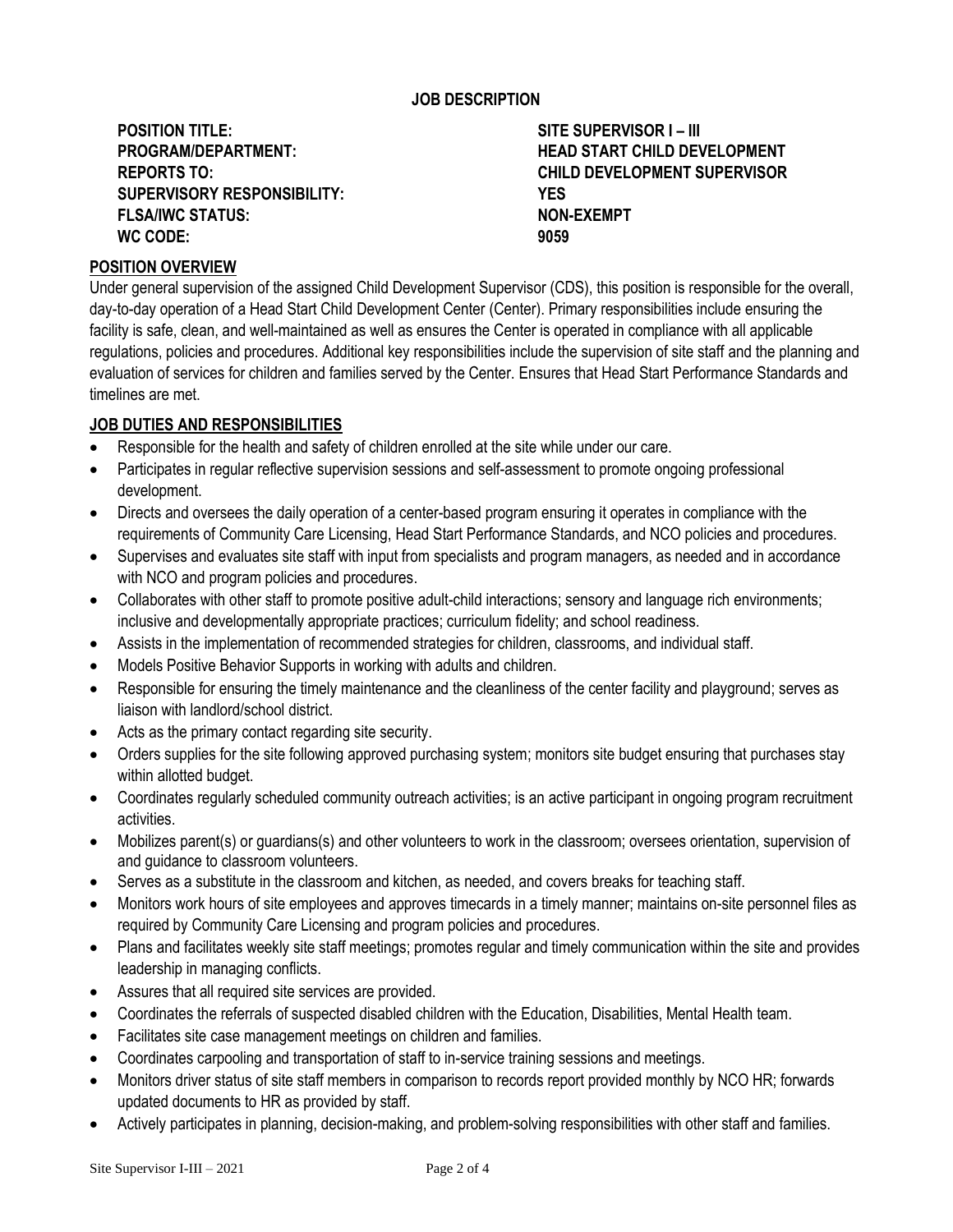- Works to improve the consistency and effectiveness of and collaboration between HS service areas.
- Attends scheduled staff meetings, in-service trainings, and conferences as necessary.
- Responsible for generating, collecting and documenting In-Kind.
- Aligns work behaviors in conformance with NCOs Mission, Vision and Values.
- For bilingual employees, performs all job duties utilizing dual language ability as necessary to provide optimum support and services for clients and HSCDP staff.
- Work Habits:
	- $\circ$  Arrives to work on time and obtains approval from supervisor for planned absences or any changes in work schedule.
	- $\circ$  Maintains a high level of confidentiality in all aspects of work and in alignment with all Agency and program policies and procedures.
	- o Follows the NCO Injury, Illness and Prevention Plan, as well as all Agency and program safety protocols, procedures, and policies.
	- o Stays focused on the job.
	- o Takes pride in creating an efficient, collaborative work environment.
	- o Treats co-workers and clients with respect.
	- $\circ$  Represent NCO and its program to the community in a positive light.
	- o Dresses appropriately for the assigned job duties and responsibilities.
	- o Effectively adapts to change.
- Other duties as assigned.

# **JOB QUALIFICATIONS**

Site Supervisor I

- Must have completed a minimum of 12 Early Childhood Education (ECE) or Child Development (CDV) units. (Core courses include child/human growth & development; child/family/community or child and family relations; and programs/curriculum.)
- Must have completed a minimum of 2 units of adult supervision and 3 units<sup>\*</sup> of administration. \* *Up to 3 of the required administration units may be deferred for no more than 12 months from the date of hire.*

# **Site Supervisor II**

- Must have an associate degree from an accredited school in CDV, ECE, human development, family relations or social services which includes no less than 24 ECE, 6 administration and 2 adult supervision units.
- Must possess a current Site Supervisor Permit; OR must be granted a Site Supervisor Permit waiver and obtain a Site Supervisor Permit within 18 months of waiver date.

Site Supervisor III

• In addition to Site Supervisor II requirements above, a Site Supervisor III must possess a bachelor's degree from an accredited school in ECE, CDV, human development, family relations or social services OR a bachelor's degree in any field with at least 12 ECE units and 3 units supervised field experience.

# Site Supervisor I-III

- A minimum of two years of early childhood classroom experience, one year of staff supervision experience and at least four years' experience working with low-income families are required.
- Must have thorough knowledge of the principles and practices of ECE/CDV.
- Ability to communicate clearly and appropriately both verbally and in writing in English (required); bilingual ability (English/Spanish) preferred.
- Must have a minimum of 15 hours of Child Health and Safety training and maintain a current Infant and Child CPR First Aid certification or complete these requirements within 3 months of being hired.
- Must be proficient in use of computers and a variety of software programs, including web-based platforms; must at a minimum be familiar with the use of word processing, email and spreadsheet programs.